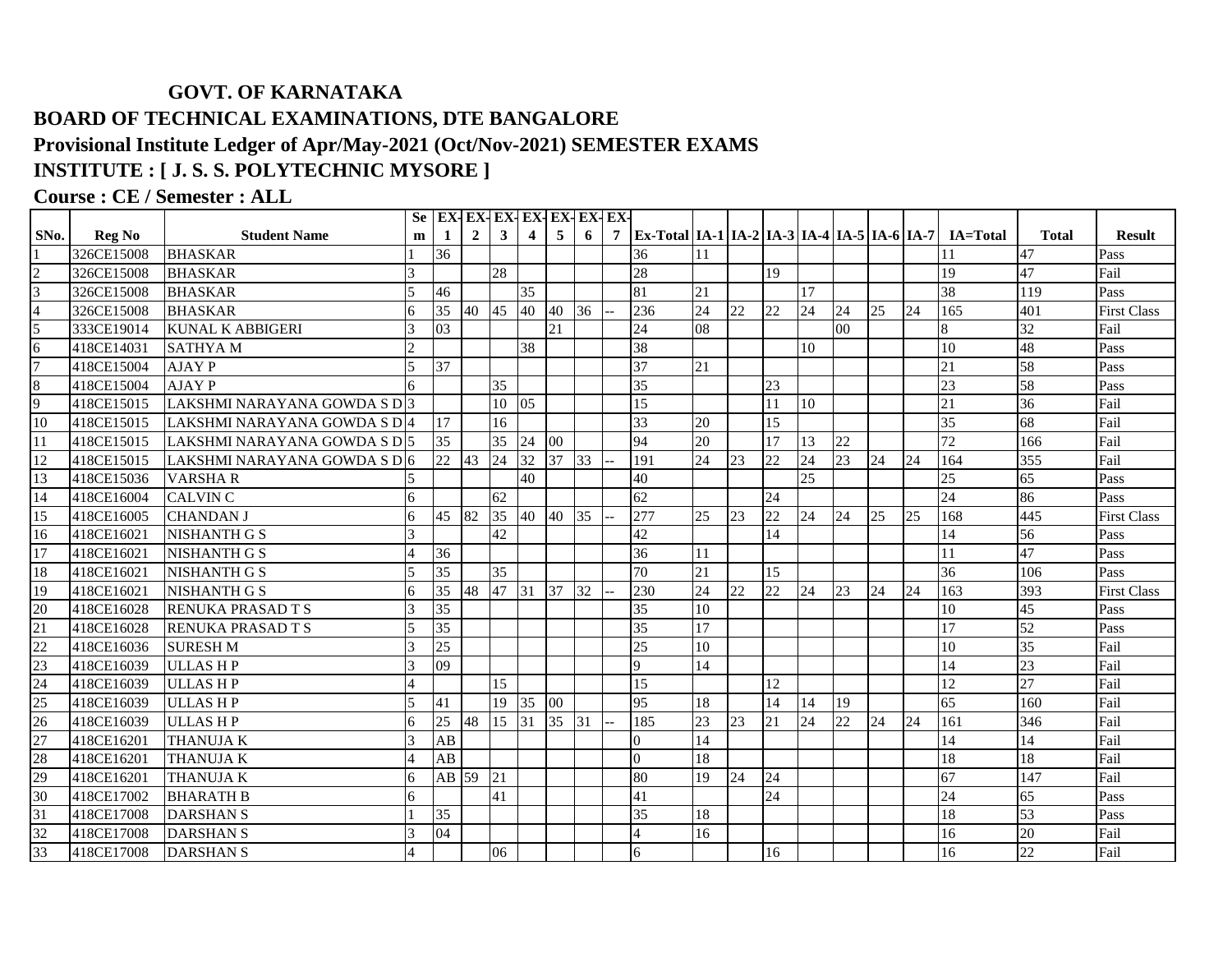| 34              | 418CE17008 | <b>DARSHAN S</b>   | $\leq$ | 35              |             |       | 21              |       |    | 56              | 19              |    |    | 15              |    |    |    | 34              | 90  | Fail               |
|-----------------|------------|--------------------|--------|-----------------|-------------|-------|-----------------|-------|----|-----------------|-----------------|----|----|-----------------|----|----|----|-----------------|-----|--------------------|
| $\overline{35}$ | 418CE17008 | <b>DARSHAN S</b>   |        | 03              | 41          | 07    | 35              | 39    | 34 | 159             | 23              | 22 | 21 | 24              | 22 | 24 | 24 | 160             | 319 | Fail               |
| 36              | 418CE17013 | <b>DINAKAR S</b>   |        |                 | 42          |       |                 |       |    | 42              |                 | 18 |    |                 |    |    |    | 18              | 60  | Pass               |
| 37              | 418CE17013 | <b>DINAKAR S</b>   |        | 13              |             |       |                 |       |    | 13              | 15              |    |    |                 |    |    |    | $\overline{15}$ | 28  | Fail               |
| 38              | 418CE17013 | <b>DINAKAR S</b>   |        | $AB$ 59         |             | AB    |                 |       |    | 59              | 07              | 12 | 15 |                 |    |    |    | $\overline{34}$ | 93  | Fail               |
| 39              | 418CE17013 | <b>DINAKAR S</b>   |        | 36              |             | AB    |                 |       |    | 36              | 13              |    | 10 |                 |    |    |    | 23              | 59  | Fail               |
| 40              | 418CE17014 | <b>GAGAN B P</b>   |        | AB              |             |       |                 |       |    | $\Omega$        | 17              |    |    |                 |    |    |    | 17              | 17  | Fail               |
| 41              | 418CE17014 | <b>GAGAN B P</b>   |        | 01              |             |       |                 |       |    |                 | 08              |    |    |                 |    |    |    | 8               | 9   | Fail               |
| 42              | 418CE17014 | <b>GAGAN B P</b>   |        | 00              |             |       |                 |       |    | $\overline{0}$  | 16              |    |    |                 |    |    |    | 16              | 16  | Fail               |
| 43              | 418CE17014 | <b>GAGAN B P</b>   |        | 35              |             |       | 35              |       |    | 70              | 21              |    |    | 18              |    |    |    | 39              | 109 | Pass               |
| 44              | 418CE17014 | <b>GAGAN B P</b>   | 6      | 13              | 55 111      |       | 30 <sup>°</sup> | 36 33 |    | 178             | 24              | 23 | 22 | 24              | 22 | 24 | 24 | 163             | 341 | Fail               |
| 45              | 418CE17015 | <b>GOWTHAM S T</b> |        | 36              |             |       |                 |       |    | 36              | 13              |    |    |                 |    |    |    | 13              | 49  | Pass               |
| 46              | 418CE17015 | <b>GOWTHAM S T</b> |        | 65              |             |       |                 |       |    | 65              | 23              |    |    |                 |    |    |    | $\overline{23}$ | 88  | Pass               |
| 47              | 418CE17015 | <b>GOWTHAM S T</b> | 6      | 25              | 74          | 35    | 31              | 39    | 34 | 238             | 24              | 24 | 22 | 24              | 23 | 24 | 25 | 166             | 404 | Fail               |
| 48              | 418CE17021 | <b>MAHADEVA P</b>  | 6      | $\overline{24}$ |             | 21    |                 |       |    | 45              | $\overline{20}$ |    | 24 |                 |    |    |    | 44              | 89  | Fail               |
| 49              | 418CE17024 | PRIYA M            | 6      |                 |             | 23    |                 |       |    | 23              |                 |    | 22 |                 |    |    |    | $\overline{22}$ | 45  | Fail               |
| 50              | 418CE17028 | <b>RITHAN R</b>    |        | 10              |             |       |                 |       |    | 10              | 10              |    |    |                 |    |    |    | 10              | 20  | Fail               |
| 51              | 418CE17028 | <b>RITHAN R</b>    |        | 17              |             |       |                 | 10    |    | 27              | 19              |    |    |                 | 23 |    |    | 42              | 69  | Fail               |
| 52              | 418CE17028 | <b>RITHAN R</b>    | 6      | 17              | 54          | 43    | 33              | 36 32 |    | 215             | 24              | 24 | 22 | 24              | 23 | 25 | 24 | 166             | 381 | Fail               |
| 53              | 418CE17033 | <b>SANDEEP M</b>   |        |                 | AB          |       | AB              |       |    | $\mathbf{0}$    |                 | 11 |    | 21              |    |    |    | $\overline{32}$ | 32  | Fail               |
| 54              | 418CE17033 | <b>SANDEEP M</b>   |        | AB              |             | AB    |                 |       |    | $\Omega$        | 10              |    | 09 |                 |    |    |    | 19              | 19  | Fail               |
| 55              | 418CE17033 | <b>SANDEEP M</b>   |        | AB              | AB AB AB    |       |                 |       |    | $\Omega$        | 10              | 17 | 15 | 17              |    |    |    | 59              | 59  | Fail               |
| 56              | 418CE17033 | <b>SANDEEP M</b>   |        | AВ              |             |       | AB AB AB AB     |       |    | $\Omega$        | 16              | 19 | 14 | 10              | 22 |    |    | 81              | 81  | Fail               |
| 57              | 418CE17033 | <b>SANDEEP M</b>   | 6      | 11              | 35          | 19    | 30 <sup>°</sup> | 35 25 |    | 155             | 24              | 18 | 21 | 24              | 23 | 24 | 24 | 158             | 313 | Fail               |
| 58              | 418CE17036 | <b>SINCHANA R</b>  |        |                 | 22          |       |                 |       |    | 22              |                 | 12 |    |                 |    |    |    | 12              | 34  | Fail               |
| 59              | 418CE17036 | <b>SINCHANA R</b>  |        | 01              |             |       |                 |       |    |                 | 15              |    |    |                 |    |    |    | 15              | 16  | Fail               |
| 60              | 418CE17036 | <b>SINCHANA R</b>  |        | 04              |             | 16    |                 |       |    | 20              | 12              |    | 13 |                 |    |    |    | 25              | 45  | Fail               |
| 61              | 418CE17036 | <b>SINCHANA R</b>  |        | 20              |             |       |                 |       |    | 20              | 18              |    |    |                 |    |    |    | 18              | 38  | Fail               |
| 62              | 418CE17036 | <b>SINCHANA R</b>  |        | 19              | 50 44 35    |       |                 | 39 34 |    | 221             | 24              | 24 | 23 | 24              | 23 | 25 | 24 | 167             | 388 | Fail               |
| 63              | 418CE17040 | THEJAS T S         |        | 17              |             |       |                 |       |    | 17              | 16              |    |    |                 |    |    |    | 16              | 33  | Fail               |
| 64              | 418CE17040 | THEJAS T S         |        | 02              |             |       |                 |       |    | $\mathfrak{D}$  | 22              |    |    |                 |    |    |    | $\overline{22}$ | 24  | Fail               |
| 65              | 418CE18001 | <b>ABHILASH M</b>  | 6      | 35              | 83          | 50 38 |                 | 43    | 40 | 289             | 25              | 24 | 24 | 25              | 24 | 25 | 25 | 172             | 461 | <b>First Class</b> |
| 66              | 418CE18002 | <b>ABHISHEK R</b>  | 6      | 35              | 76          | 83    | 40              | 43    | 42 | 319             | 24              | 24 | 25 | 24              | 24 | 25 | 25 | 171             | 490 | Distinction        |
| 67              | 418CE18003 | <b>BHARATH M</b>   |        |                 | 45          |       |                 |       |    | 45              |                 | 21 |    |                 |    |    |    | $\overline{21}$ | 66  | Pass               |
| 68              | 418CE18003 | <b>BHARATH M</b>   |        | 35              |             | 26    |                 |       |    | 61              | 13              |    | 15 |                 |    |    |    | 28              | 89  | Fail               |
| 69              | 418CE18003 | <b>BHARATH M</b>   |        | 15              |             | 08    |                 |       |    | $\overline{23}$ | 11              |    | 14 |                 |    |    |    | 25              | 48  | Fail               |
| 70              | 418CE18003 | <b>BHARATHM</b>    | 6      | 35              | 171         | 48    | 35              | 40    | 35 | 264             | 24              | 23 | 23 | 24              | 24 | 24 | 25 | 167             | 431 | <b>First Class</b> |
| 71              | 418CE18005 | <b>CHANDAN M</b>   |        |                 |             |       | $\overline{AB}$ |       |    | $\mathbf{0}$    |                 |    |    | $\overline{13}$ |    |    |    | 13              | 13  | Fail               |
| 72              | 418CE18005 | <b>CHANDAN M</b>   |        |                 |             | AB    |                 |       |    | $\overline{0}$  |                 |    | 23 |                 |    |    |    | $\overline{23}$ | 23  | Fail               |
| 73              | 418CE18005 | <b>CHANDAN M</b>   |        |                 | AB AB AB AB |       |                 |       |    | $\overline{0}$  | 17              | 19 | 20 | 15              |    |    |    | 71              | 71  | Fail               |
| 74              | 418CE18005 | <b>CHANDAN M</b>   |        | AB              |             |       | AB AB AB AB     |       |    | $\overline{0}$  | 21              | 21 | 18 | 16              | 22 |    |    | 98              | 98  | Fail               |
| 75              | 418CE18005 | <b>CHANDAN M</b>   | 6      | 23              | 73          | 16    | 33              | 37 34 |    | 216             | 24              | 24 | 22 | 24              | 24 | 25 | 24 | 167             | 383 | Fail               |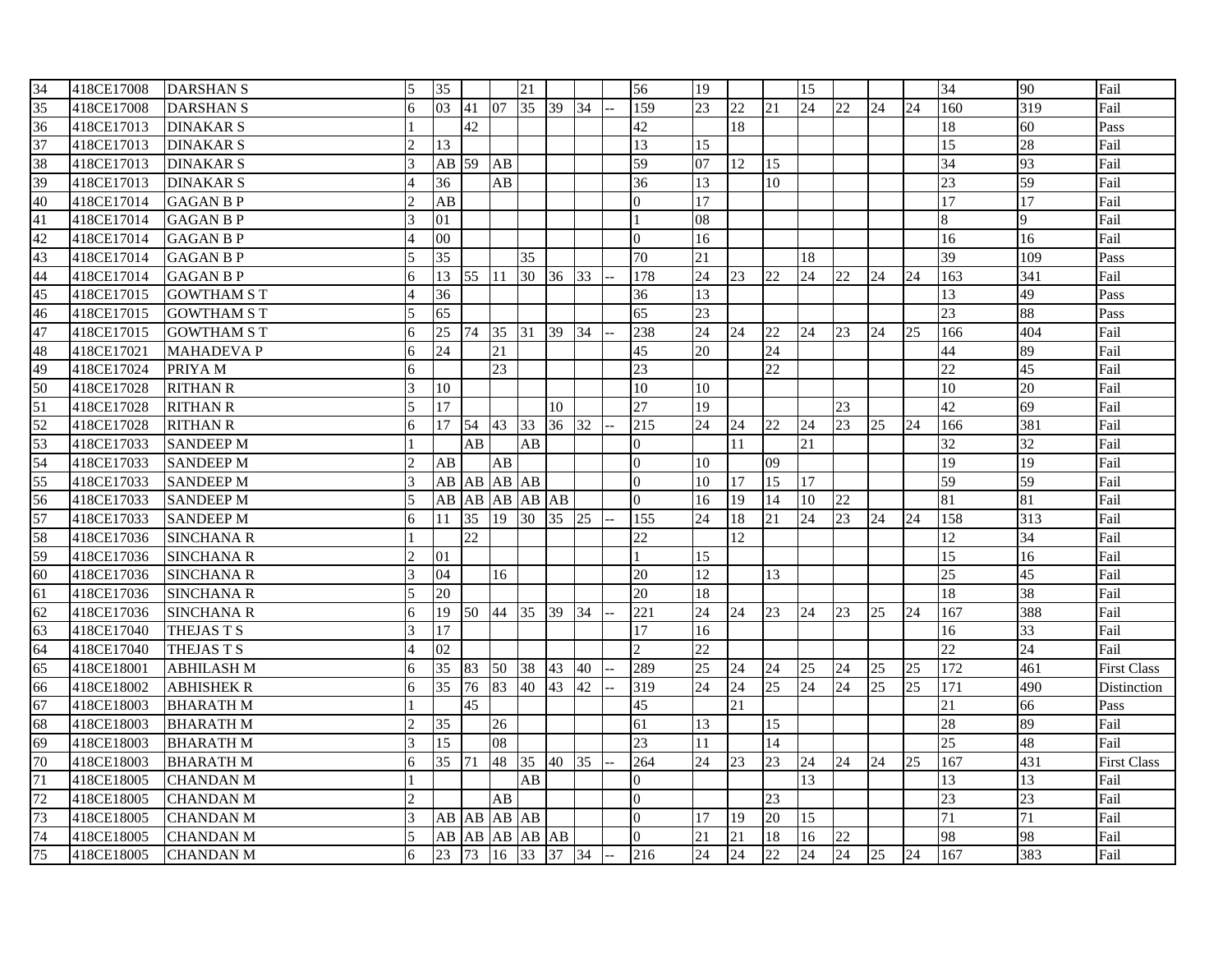| 76  | 418CE18006 | <b>CHANDU B</b>         |                        |                 |           | 22              |    |              |    | 22              |                 |    | 20              |                 |                 |    |                 | 20              | 42              | Fail               |
|-----|------------|-------------------------|------------------------|-----------------|-----------|-----------------|----|--------------|----|-----------------|-----------------|----|-----------------|-----------------|-----------------|----|-----------------|-----------------|-----------------|--------------------|
| 77  | 418CE18006 | <b>CHANDU B</b>         | $\overline{c}$         |                 |           | 21              |    |              |    | 21              |                 |    | 20              |                 |                 |    |                 | 20              | 41              | Fail               |
| 78  | 418CE18006 | <b>CHANDU B</b>         | 3                      | 08              |           | 00              |    |              |    | $\bf 8$         | 16              |    | 19              |                 |                 |    |                 | 35              | 43              | Fail               |
| 79  | 418CE18006 | <b>CHANDU B</b>         |                        | 38              |           |                 |    | 16           |    | 54              | 23              |    |                 |                 | 22              |    |                 | 45              | 99              | Fail               |
| 80  | 418CE18006 | <b>CHANDU B</b>         | 6                      | 25              | <b>51</b> | 49              | 32 | 40           | 38 | 235             | 23              | 24 | 22              | 24              | 23              | 25 | 24              | 165             | 400             | Fail               |
| 81  | 418CE18008 | <b>DARSHAN C</b>        | 6                      | 78              | 88        | 75              | 47 | 47           | 46 | 381             | 25              | 25 | 25              | 25              | $\overline{25}$ | 25 | 25              | 175             | 556             | Distinction        |
| 82  | 418CE18009 | <b>DARSHANCS</b>        |                        | 58              |           |                 |    |              |    | 58              | 25              |    |                 |                 |                 |    |                 | 25              | 83              | Pass               |
| 83  | 418CE18009 | DARSHAN C S             | 6                      | 25              | 79        | 36              | 42 | 46           | 46 | 274             | 25              | 25 | 25              | 25              | 25              | 25 | 25              | 175             | 449             | Fail               |
| 84  | 418CE18010 | <b>DHANRAJ K</b>        | $\mathcal{D}_{\alpha}$ |                 |           | 10              |    |              |    | 10              |                 |    | 13              |                 |                 |    |                 | 13              | 23              | Fail               |
| 85  | 418CE18010 | <b>DHANRAJ K</b>        | 3                      | 02              |           | $00\,$          | 14 |              |    | 16              | 10              |    | 12              | 10              |                 |    |                 | 32              | 48              | Fail               |
| 86  | 418CE18010 | <b>DHANRAJ K</b>        |                        | $AB$ 09         |           | 20              |    |              |    | $\overline{29}$ | 19              | 17 | 12              |                 |                 |    |                 | 48              | 77              | Fail               |
| 87  | 418CE18010 | <b>DHANRAJ K</b>        | 6                      | 19              | 70        | $ 11\rangle$    | 32 | 36           | 31 | 199             | 24              | 23 | 23              | 24              | 24              | 24 | 24              | 166             | 365             | Fail               |
| 88  | 418CE18011 | <b>DHANUSH R</b>        |                        | 13              |           |                 |    |              |    | 13              | 10              |    |                 |                 |                 |    |                 | 10              | 23              | Fail               |
| 89  | 418CE18011 | <b>DHANUSH R</b>        | 5                      | 20              |           | 23              |    |              |    | 43              | 16              |    | 13              |                 |                 |    |                 | $\overline{29}$ | 72              | Fail               |
| 90  | 418CE18011 | <b>DHANUSH R</b>        | 6                      | 36              | 68        | 38              | 35 | 40           | 39 | 256             | 24              | 24 | 23              | 24              | 24              | 25 | 24              | 168             | 424             | <b>First Class</b> |
| 91  | 418CE18012 | <b>GAGAN C</b>          |                        |                 | 35        |                 |    |              |    | 35              |                 | 15 |                 |                 |                 |    |                 | 15              | 50              | Pass               |
| 92  | 418CE18012 | <b>GAGAN C</b>          |                        |                 | 20        |                 |    |              |    | 20              |                 | 13 |                 |                 |                 |    |                 | 13              | 33              | Fail               |
| 93  | 418CE18012 | <b>GAGAN C</b>          | $\mathcal{E}$          | 10              | 19        |                 |    |              |    | 29              | 11              | 12 |                 |                 |                 |    |                 | $\overline{23}$ | 52              | Fail               |
| 94  | 418CE18012 | <b>GAGAN C</b>          |                        | 39              |           | 40              | 09 |              |    | 88              | 24              |    | 19              | 15              |                 |    |                 | 58              | 146             | Fail               |
| 95  | 418CE18012 | <b>GAGAN C</b>          | б                      | 07              | 63        | 06              | 37 | 43 40        |    | 196             | 24              | 24 | 24              | 24              | 24              | 25 | 24              | 169             | 365             | Fail               |
| 96  | 418CE18013 | <b>GANESH GOWDA C G</b> | 3                      | 08              |           | 00 <sup>1</sup> | 06 |              |    | $\overline{14}$ | 13              |    | 16              | 11              |                 |    |                 | 40              | 54              | Fail               |
| 97  | 418CE18013 | <b>GANESH GOWDA C G</b> | 5                      |                 |           | 35              | 13 |              |    | 48              |                 |    | 16              | 16              |                 |    |                 | 32              | 80              | Fail               |
| 98  | 418CE18013 | GANESH GOWDA C G        | 6                      | 17              | 49        | 35              | 40 | 40           | 35 | 216             | 24              | 24 | 23              | 24              | 23              | 24 | 24              | 166             | 382             | Fail               |
| 99  | 418CE18014 | <b>GANGADHAR R</b>      | 6                      | 47              | 74        | 61              | 45 | 47           | 47 | 321             | $\overline{25}$ | 25 | $\overline{24}$ | 25              | 25              | 25 | $\overline{25}$ | 174             | 495             | Distinction        |
| 100 | 418CE18015 | <b>HARISH H G</b>       | 5                      | 44              |           |                 |    |              |    | 44              | 14              |    |                 |                 |                 |    |                 | 14              | 58              | Pass               |
| 101 | 418CE18015 | <b>HARISH H G</b>       | 6                      | 46              | 72        | 46              | 35 | 40           | 37 | 276             | 24              | 23 | 21              | 24              | 23              | 25 | 24              | 164             | 440             | <b>First Class</b> |
| 102 | 418CE18016 | <b>HARSHITH RAJ R</b>   | 6                      | 50              | 70        | 45              | 40 | 43           | 44 | 292             | 24              | 24 | 23              | 24              | 23              | 24 | 24              | 166             | 458             | <b>First Class</b> |
| 103 | 418CE18017 | <b>HITESH S</b>         |                        | $\overline{35}$ |           |                 |    |              |    | $\overline{35}$ | 07              |    |                 |                 |                 |    |                 | $\overline{7}$  | $\overline{42}$ | Fail               |
| 104 | 418CE18017 | <b>HITESH S</b>         | 6                      | 45              | 64        | 70              | 42 | 44           | 41 | 306             | 25              | 24 | 25              | 25              | 24              | 25 | 25              | 173             | 479             | Distinction        |
| 105 | 418CE18018 | <b>LUQMAN SHARIF</b>    | 6                      | 72              | 62        | 41              | 35 | 42           | 39 | 291             | 25              | 23 | 23              | 24              | 23              | 24 | 24              | 166             | 457             | <b>First Class</b> |
| 106 | 418CE18019 | MAHENDRA NAYAKA M       |                        |                 | 40        |                 |    |              |    | 40              |                 | 15 |                 |                 |                 |    |                 | 15              | 55              | Pass               |
| 107 | 418CE18019 | MAHENDRA NAYAKA M       |                        |                 | 09        |                 |    |              |    | $\mathbf{Q}$    |                 | 12 |                 |                 |                 |    |                 | 12              | 21              | Fail               |
| 108 | 418CE18019 | MAHENDRA NAYAKA M       | 3                      | 01              |           | 00              | 08 |              |    | 9               | 11              |    | 15              | 11              |                 |    |                 | $\overline{37}$ | 46              | Fail               |
| 109 | 418CE18019 | MAHENDRA NAYAKA M       |                        | 07              | 07        |                 | 14 |              |    | 28              | 19              | 17 |                 | 14              |                 |    |                 | 50              | 78              | Fail               |
| 110 | 418CE18019 | MAHENDRA NAYAKA M       | 6                      | 35              | 35        | 05              | 35 | 37           | 32 | 179             | 24              | 24 | 22              | 24              | 24              | 24 | 24              | 166             | 345             | Fail               |
| 111 | 418CE18021 | <b>MONISH S</b>         | 3                      | 18              |           |                 |    |              |    | 18              | 18              |    |                 |                 |                 |    |                 | 18              | 36              | Fail               |
| 112 | 418CE18021 | <b>MONISH S</b>         | 5                      | 19              | 09        |                 | 19 |              |    | 47              | 16              | 19 |                 | 15              |                 |    |                 | 50              | 97              | Fail               |
| 113 | 418CE18021 | <b>MONISH S</b>         | 6                      | $\overline{35}$ | 35 35     |                 | 45 | $ 43\rangle$ | 40 | 233             | $\overline{24}$ | 24 | 22              | $\overline{24}$ | 21              | 24 | 24              | 163             | 396             | <b>First Class</b> |
| 114 | 418CE18022 | <b>NANDANKR</b>         | 6                      | 59              | 55 38     |                 | 45 | 44           | 43 | 284             | 25              | 24 | 25              | 25              | 25              | 25 | 25              | 174             | 458             | <b>First Class</b> |
| 115 | 418CE18024 | NIKIL N B               |                        | 08              |           | 15              |    |              |    | 23              | 20              |    | 14              |                 |                 |    |                 | 34              | 57              | Fail               |
| 116 | 418CE18024 | NIKIL N B               | 6                      | 35              | 48        | 43              | 42 | 38           | 42 | 248             | 24              | 24 | 24              | 24              | 23              | 24 | 25              | 168             | 416             | <b>First Class</b> |
| 117 | 418CE18027 | PREETHAM M P            | 6                      | 75              | 81        | 66              | 40 | 45           | 43 | 350             | 25              | 25 | 25              | 25              | $\overline{24}$ | 25 | 25              | 174             | 524             | Distinction        |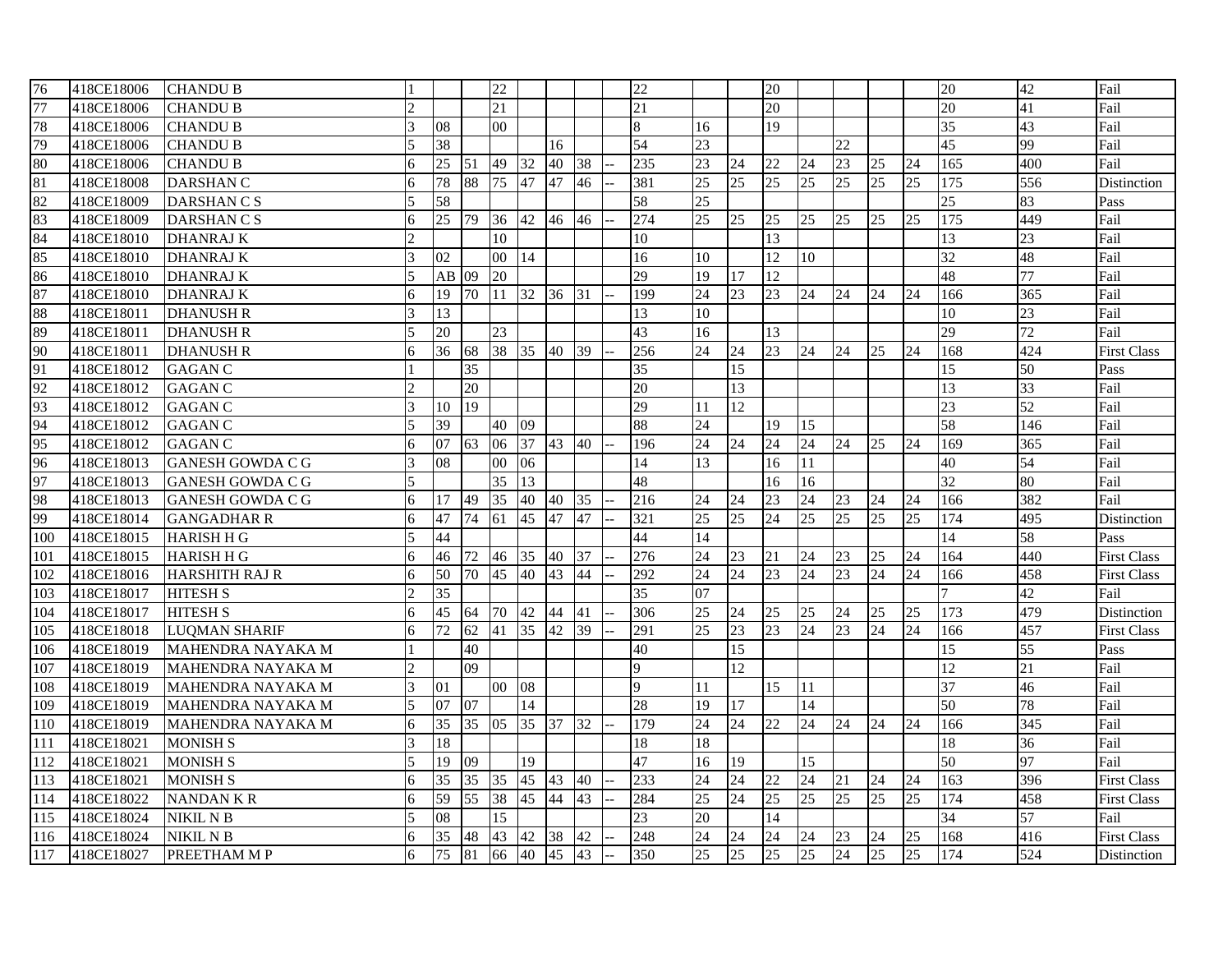| 118 | 418CE18028 | <b>RAHUL GOWDA S</b>     | $\mathcal{D}_{\mathcal{L}}$ |                 |       | 41              |                 |                 |    |    | 41              |                 |    | 13  |                 |                 |    |    | 13              | 54              | Pass               |
|-----|------------|--------------------------|-----------------------------|-----------------|-------|-----------------|-----------------|-----------------|----|----|-----------------|-----------------|----|-----|-----------------|-----------------|----|----|-----------------|-----------------|--------------------|
| 119 | 418CE18028 | <b>RAHUL GOWDA S</b>     | 3                           | 18              |       |                 |                 |                 |    |    | 18              | 15              |    |     |                 |                 |    |    | 15              | 33              | Fail               |
| 120 | 418CE18028 | <b>RAHUL GOWDA S</b>     | 5                           | 40              |       |                 |                 |                 |    |    | 40              | 16              |    |     |                 |                 |    |    | 16              | 56              | Pass               |
| 121 | 418CE18028 | <b>RAHUL GOWDA S</b>     | 6                           | 53              | 60    | 37              | $\overline{35}$ | 37              | 35 |    | 257             | 23              | 23 | 22  | 24              | 22              | 25 | 24 | 163             | 420             | <b>First Class</b> |
| 122 | 418CE18030 | <b>RAKSHITH G</b>        | 6                           | 75              | 78    | 48              | 45              | 45              | 46 |    | 337             | 25              | 25 | 25  | 25              | 25              | 25 | 25 | 175             | 512             | <b>Distinction</b> |
| 123 | 418CE18031 | <b>RAVIKUMARA</b>        |                             | 57              |       |                 |                 |                 |    |    | 57              | 20              |    |     |                 |                 |    |    | 20              | 77              | Pass               |
| 124 | 418CE18031 | <b>RAVIKUMARA</b>        | 3                           | 11              | 35    |                 |                 |                 |    |    | 46              | 10              | 12 |     |                 |                 |    |    | $\overline{22}$ | 68              | Fail               |
| 125 | 418CE18031 | <b>RAVIKUMARA</b>        |                             | 35              | 23    | 35              |                 |                 |    |    | 93              | 16              | 16 | 12  |                 |                 |    |    | 44              | 137             | Fail               |
| 126 | 418CE18031 | <b>RAVIKUMARA</b>        |                             | 47              | 68    | 35              | 40              | 37              | 35 |    | 262             | 18              | 24 | 20  | 24              | 22              | 24 | 24 | 156             | 418             | <b>First Class</b> |
| 127 | 418CE18032 | <b>ROOPINI K R</b>       | 6                           | 89              | 82    | 64              | 45              | 47              | 47 |    | 374             | 25              | 25 | 25  | 25              | 25              | 25 | 25 | 175             | 549             | Distinction        |
| 128 | 418CE18033 | <b>S VIKAS</b>           | 6                           | 62              | 83    | 71              | 46              | 47              | 47 |    | 356             | $\overline{25}$ | 24 | 24  | 25              | 25              | 25 | 25 | 173             | 529             | Distinction        |
| 129 | 418CE18034 | <b>SANDESH S</b>         | $\mathcal{D}_{\alpha}$      | 10              |       | 37              |                 |                 |    |    | 47              | 18              |    | 10  |                 |                 |    |    | 28              | 75              | Fail               |
| 130 | 418CE18034 | <b>SANDESH S</b>         |                             | 08              |       |                 |                 |                 |    |    | 8               | 10              |    |     |                 |                 |    |    | 10              | 18              | Fail               |
| 131 | 418CE18034 | <b>SANDESH S</b>         | 5                           | AB              |       | 35              |                 |                 |    |    | 35              | 17              |    | 17  |                 |                 |    |    | 34              | 69              | Fail               |
| 132 | 418CE18034 | <b>SANDESH S</b>         | 6                           | 38              | 67    | 63              | 39              | 40              | 37 |    | 284             | 24              | 24 | 22  | 24              | 24              | 25 | 24 | 167             | 451             | <b>First Class</b> |
| 133 | 418CE18035 | <b>SANKETH S</b>         | 6                           | 40              | 63    | 08              | 39              | 44              | 40 |    | 234             | 24              | 25 | 23  | $\overline{24}$ | $\overline{24}$ | 25 | 25 | 170             | 404             | Fail               |
| 134 | 418CE18036 | <b>SHRAVAN KUMAR</b>     |                             |                 | AB    |                 |                 |                 |    |    | $\Omega$        |                 | 10 |     |                 |                 |    |    | 10              | 10              | Fail               |
| 135 | 418CE18036 | <b>SHRAVAN KUMAR</b>     |                             | $00\,$          | AB 08 |                 |                 |                 |    |    | $\bf 8$         | 10              | 12 | 09  |                 |                 |    |    | 31              | 39              | Fail               |
| 136 | 418CE18036 | <b>SHRAVAN KUMAR</b>     | 3                           | 02              | 41    | 05              | 14              |                 |    |    | 62              | 11              | 18 | 11  | 13              |                 |    |    | 53              | 115             | Fail               |
| 137 | 418CE18037 | <b>SHREYAS M</b>         |                             | 36              |       |                 |                 |                 |    |    | 36              | 17              |    |     |                 |                 |    |    | 17              | 53              | Pass               |
| 138 | 418CE18037 | <b>SHREYAS M</b>         | 3                           | $\overline{35}$ |       |                 |                 |                 |    |    | 35              | 13              |    |     |                 |                 |    |    | 13              | 48              | Pass               |
| 139 | 418CE18037 | <b>SHREYAS M</b>         |                             | 45              |       |                 |                 |                 |    |    | 45              | 19              |    |     |                 |                 |    |    | 19              | 64              | Pass               |
| 140 | 418CE18037 | <b>SHREYAS M</b>         | 6                           | 50              | 62    | 55              | 38              | 42              | 41 |    | 288             | 25              | 24 | 23  | 24              | 23              | 25 | 24 | 168             | 456             | <b>First Class</b> |
| 141 | 418CE18038 | <b>SHREYAS S</b>         |                             | 37              |       |                 |                 |                 |    |    | 37              | 17              |    |     |                 |                 |    |    | 17              | 54              | Pass               |
| 142 | 418CE18038 | <b>SHREYAS S</b>         | $\mathbf{3}$                | 16              |       |                 |                 |                 |    |    | 16              | 13              |    |     |                 |                 |    |    | 13              | 29              | Fail               |
| 143 | 418CE18038 | <b>SHREYAS S</b>         |                             | 39              |       |                 |                 |                 |    |    | 39              | 21              |    |     |                 |                 |    |    | 21              | 60              | Pass               |
| 144 | 418CE18038 | <b>SHREYAS S</b>         | 6                           | 60              | 55 53 |                 | 35              | 40              | 39 |    | 282             | 24              | 24 | 23  | 24              | 23              | 24 | 24 | 166             | 448             | <b>First Class</b> |
| 145 | 418CE18039 | <b>SUDEEP S</b>          | 6                           | 56              | 79    | 82              | 40              | 46              | 45 |    | 348             | 25              | 25 | 25  | 25              | 25              | 25 | 25 | 175             | 523             | Distinction        |
| 146 | 418CE18040 | <b>SUPREETH K</b>        | 6                           | 81              | 87    | 62              | 46              | 45              | 46 |    | 367             | 25              | 25 | 25  | 25              | 24              | 25 | 25 | 174             | 541             | Distinction        |
| 147 | 418CE18041 | <b>VARUNY</b>            | 3                           | 44              |       |                 |                 |                 |    |    | 44              | 11              |    |     |                 |                 |    |    | 11              | 55              | Pass               |
| 148 | 418CE18041 | <b>VARUNY</b>            |                             | 60              | 70    | 59              | 38              | 45              | 40 |    | 312             | 24              | 24 | 24  | 24              | 24              | 25 | 25 | 170             | 482             | Distinction        |
| 149 | 418CE18042 | <b>VISHWAS J</b>         | 6                           | 85              | 81    | $\overline{73}$ | 48              | 47              | 47 |    | 381             | 25              | 25 | 25  | 25              | 25              | 25 | 25 | 175             | 556             | Distinction        |
| 150 | 418CE19001 | <b>ABHISHEK S</b>        |                             |                 |       |                 | 37              |                 |    |    | $\overline{37}$ |                 |    |     | $\overline{15}$ |                 |    |    | 15              | 52              | Pass               |
| 151 | 418CE19001 | <b>ABHISHEK S</b>        | 3                           | 09              |       |                 |                 | 01              |    |    | 10              | 11              |    |     |                 | 17              |    |    | 28              | 38              | Fail               |
| 152 | 418CE19003 | <b>ADARSHAM</b>          |                             | AB              | 22    |                 | 36              |                 |    |    | 58              | 12              | 10 |     | 16              |                 |    |    | 38              | 96              | Fail               |
| 153 | 418CE19003 | <b>ADARSHAM</b>          | $\mathcal{R}$               | 06              | 36    |                 | $\overline{05}$ |                 |    |    | 47              | 11              | 11 |     | 17              |                 |    |    | 39              | 86              | Fail               |
| 154 | 418CE19004 | <b>ADITYA</b>            |                             | 21              | 19    | 07              | 26              |                 |    |    | $\overline{73}$ | 11              | 10 | 10  | 06              |                 |    |    | $\overline{37}$ | 110             | Fail               |
| 155 | 418CE19004 | <b>ADITYA</b>            |                             | AB              | 16    | 07              | 04              |                 |    |    | $\overline{27}$ | 08              | 10 | 12  | $\overline{09}$ |                 |    |    | 39              | 66              | Fail               |
| 156 | 418CE19004 | <b>ADITYA</b>            | 3                           | 02              | 23    | 00 <sup>1</sup> | 09              | 00 <sup>1</sup> | 02 | 05 | 41              | 04              | 06 | 0.5 | $10\,$          | 04              | 05 | 02 | 36              | $77\,$          | Fail               |
| 157 | 418CE19005 | <b>ANIRUDH KASHYAP R</b> |                             |                 | AB    |                 |                 |                 |    |    | $\overline{0}$  |                 | 15 |     |                 |                 |    |    | 15              | 15              | Fail               |
| 158 | 418CE19006 | <b>ASWINKR</b>           |                             |                 | 17    |                 |                 |                 |    |    | 17              |                 | 18 |     |                 |                 |    |    | 18              | $\overline{35}$ | Fail               |
| 159 | 418CE19007 | <b>AVINASH B</b>         |                             | 19              |       |                 |                 |                 |    |    | 19              | 17              |    |     |                 |                 |    |    | 17              | $\overline{36}$ | Fail               |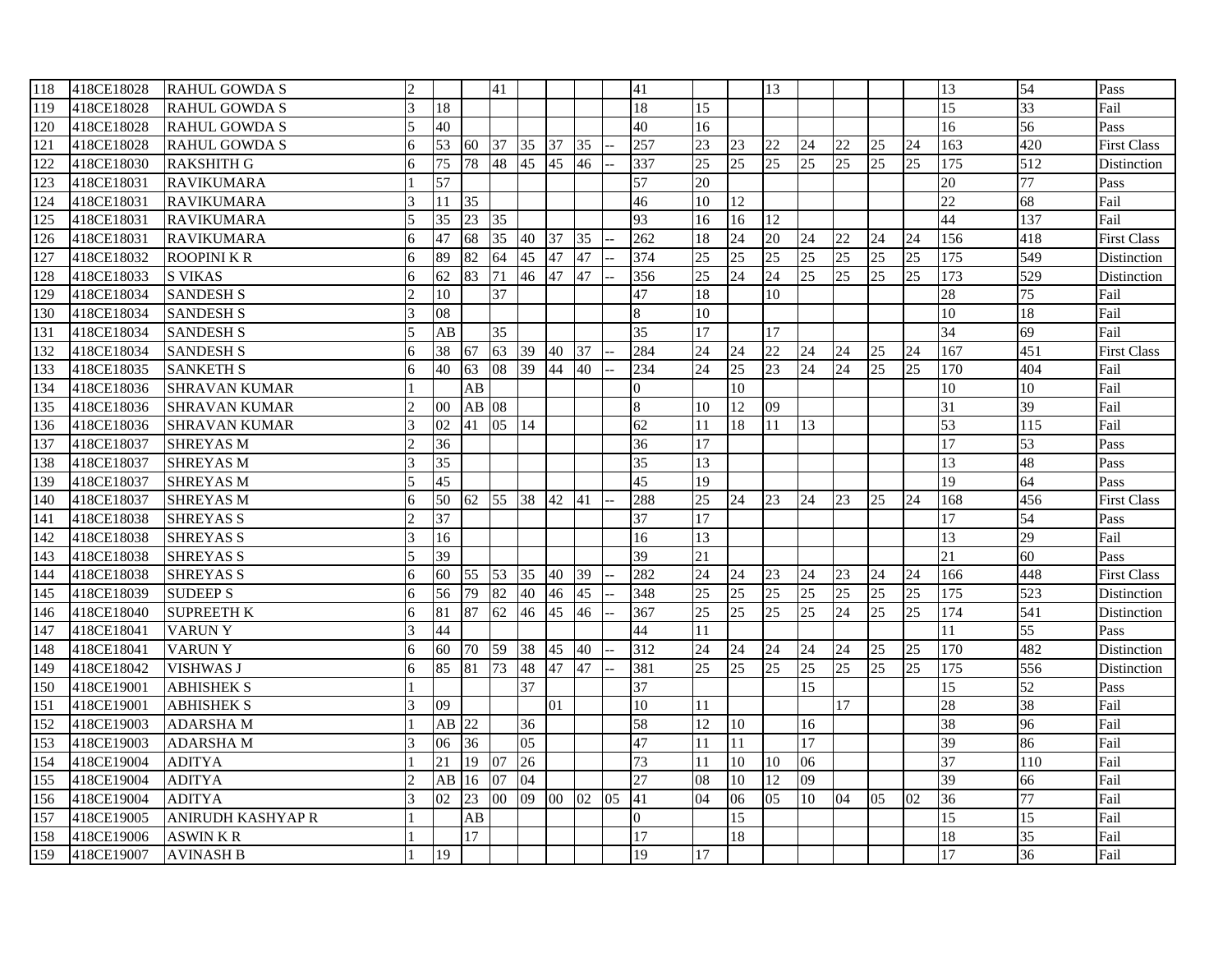| 160 | 418CE19007 | <b>AVINASH B</b>         | 3                           | 00              |                 |                 | 14 AB AB 10     |                  |    | 24              | 07              | 11 | 10 | 13              | 00 |                | 41              | 65  | Fail |
|-----|------------|--------------------------|-----------------------------|-----------------|-----------------|-----------------|-----------------|------------------|----|-----------------|-----------------|----|----|-----------------|----|----------------|-----------------|-----|------|
| 161 | 418CE19008 | <b>B PAVAN</b>           | 3                           | 16              |                 |                 |                 |                  |    | 16              | 13              |    |    |                 |    |                | 13              | 29  | Fail |
| 162 | 418CE19009 | <b>CHARANH</b>           |                             | $AB$ 01         |                 | $\vert$ 13      |                 |                  |    | 14              | 14              | 15 | 16 |                 |    |                | 45              | 59  | Fail |
| 163 | 418CE19009 | <b>CHARANH</b>           | 3                           | 05              | 17              |                 | 02              | 10               |    | 34              | 10              | 12 |    | 15              | 18 |                | 55              | 89  | Fail |
| 164 | 418CE19010 | <b>DARSHANP</b>          |                             |                 | 07              | 01              |                 |                  |    | 8               |                 | 13 | 16 |                 |    |                | $\overline{29}$ | 37  | Fail |
| 165 | 418CE19010 | <b>DARSHAN P</b>         | 3                           | 11              | 25              | 08              | 21              |                  |    | 65              | 10              | 17 | 16 | 12              |    |                | 55              | 120 | Fail |
| 166 | 418CE19012 | <b>DHANUSH R</b>         |                             | 21              | 07              | $ 10\rangle$    |                 |                  |    | 38              | 12              | 13 | 10 |                 |    |                | 35              | 73  | Fail |
| 167 | 418CE19012 | <b>DHANUSH R</b>         | $\mathcal{D}$               |                 | 08              | 08              |                 |                  |    | 16              |                 | 11 | 11 |                 |    |                | 22              | 38  | Fail |
| 168 | 418CE19012 | <b>DHANUSH R</b>         | $\mathbf{3}$                | 06              | 35              | 110             |                 |                  |    | 51              | 10              | 14 | 14 |                 |    |                | 38              | 89  | Fail |
| 169 | 418CE19013 | H K KEERTHI KAPAN        | 3                           | 02              | 49              | 00              |                 |                  |    | 51              | 10              | 16 | 14 |                 |    |                | 40              | 91  | Fail |
| 170 | 418CE19014 | <b>HARI KRISHNA P S</b>  |                             |                 | 09              |                 |                 |                  |    | $\overline{Q}$  |                 | 15 |    |                 |    |                | 15              | 24  | Fail |
| 171 | 418CE19014 | <b>HARI KRISHNA P S</b>  | $\mathcal{E}$               | 01              |                 |                 |                 |                  |    |                 | 08              |    |    |                 |    |                | 8               | 9   | Fail |
| 172 | 418CE19015 | HEMANTH KUMAR R U        |                             |                 | 12              |                 |                 |                  |    | 12              |                 | 14 |    |                 |    |                | 14              | 26  | Fail |
| 173 | 418CE19015 | HEMANTH KUMAR R U        | 3                           | 00              |                 |                 |                 |                  |    | $\Omega$        | 08              |    |    |                 |    |                | 8               | 8   | Fail |
| 174 | 418CE19017 | <b>JAYANTH M</b>         |                             |                 |                 |                 | 36              |                  |    | 36              |                 |    |    | 15              |    |                | 15              | 51  | Pass |
| 175 | 418CE19017 | <b>JAYANTH M</b>         | $\mathbf{3}$                | 01              | 26              |                 | 08              |                  |    | 35              | 10              | 17 |    | 14              |    |                | 41              | 76  | Fail |
| 176 | 418CE19018 | <b>JESHTA GANDIGAS K</b> |                             | 18              |                 |                 |                 |                  |    | 18              | 12              |    |    |                 |    |                | 12              | 30  | Fail |
| 177 | 418CE19019 | KARAN KUMAR GOWDA M K    | 3                           | 24              |                 |                 |                 |                  |    | 24              | $\overline{22}$ |    |    |                 |    |                | $\overline{22}$ | 46  | Fail |
| 178 | 418CE19020 | LOKESH KUMAR M           |                             |                 |                 |                 | 24              |                  |    | 24              |                 |    |    | 16              |    |                | 16              | 40  | Fail |
| 179 | 418CE19020 | <b>LOKESH KUMAR M</b>    | $\mathbf{3}$                | 0 <sub>0</sub>  |                 |                 |                 |                  |    | $\theta$        | 10              |    |    |                 |    |                | 10              | 10  | Fail |
| 180 | 418CE19021 | <b>MALLUP</b>            | $\mathbf{3}$                | 15              | 66              |                 |                 |                  |    | 81              | 15              | 23 |    |                 |    |                | 38              | 119 | Fail |
| 181 | 418CE19024 | <b>NISHANTH D</b>        |                             |                 | 07              |                 | 35              |                  |    | 42              |                 | 12 |    | 17              |    |                | 29              | 71  | Fail |
| 182 | 418CE19024 | <b>NISHANTH D</b>        | $\mathcal{E}$               | 11              | 42              |                 | 27              |                  |    | 80              | 10              | 21 |    | 18              |    |                | 49              | 129 | Fail |
| 183 | 418CE19026 | PRAJWAL KUMAR NAYAK N    |                             |                 | AB              |                 |                 |                  |    | $\Omega$        |                 | 16 |    |                 |    |                | 16              | 16  | Fail |
| 184 | 418CE19026 | PRAJWAL KUMAR NAYAK N    | $\mathcal{F}$               | AB              |                 | 00 <sup>1</sup> |                 |                  |    | $\Omega$        | 13              |    | 13 |                 |    |                | 26              | 26  | Fail |
| 185 | 418CE19027 | PRAJWAL R                |                             | AB              | $AB$ 00         |                 | 23              |                  |    | 23              | 12              | 11 | 10 | 16              |    |                | 49              | 72  | Fail |
| 186 | 418CE19027 | PRAJWAL R                | $\mathcal{D}$               |                 | AB              |                 |                 |                  |    | $\overline{0}$  |                 | 11 |    |                 |    |                | 11              | 11  | Fail |
| 187 | 418CE19027 | PRAJWAL R                | 3                           | 0 <sub>0</sub>  | 18 00           |                 | 02              | 09               |    | 29              | 08              | 10 | 10 | 10              | 14 |                | 52              | 81  | Fail |
| 188 | 418CE19029 | RAM GOWDA N S            | 3                           | 20              |                 |                 |                 |                  |    | 20              | 10              |    |    |                 |    |                | 10              | 30  | Fail |
| 189 | 418CE19032 | <b>SHASHANK K</b>        | $\overline{3}$              | 13              |                 |                 |                 |                  |    | 13              | 12              |    |    |                 |    |                | 12              | 25  | Fail |
| 190 | 418CE19033 | <b>SHIVAKSHAP</b>        | $\mathbf{3}$                | 24              |                 |                 |                 |                  |    | 24              | 14              |    |    |                 |    |                | 14              | 38  | Fail |
| 191 | 418CE19034 | <b>SUHAS D</b>           |                             | 00 <sup>1</sup> | 00              | 04              | 00 <sup>1</sup> |                  |    |                 | 18              | 13 | 11 | 06              |    |                | 48              | 52  | Fail |
| 192 | 418CE19034 | <b>SUHAS D</b>           | $\mathcal{D}_{\mathcal{L}}$ |                 | 02              | 00              | 00              |                  |    | $\mathcal{D}$   |                 | 11 | 10 | 10              |    |                | $\overline{31}$ | 33  | Fail |
| 193 | 418CE19034 | <b>SUHAS D</b>           | $\overline{3}$              | $00\,$          | $ 01\rangle$    | $AB$ 01         |                 | 100 <sup>2</sup> | 05 |                 | 04              | 02 | 06 | 02              | 02 | 0 <sub>0</sub> | 16              | 23  | Fail |
| 194 | 418CE19035 | <b>SUHRUTH N GOWDA</b>   |                             |                 | $\overline{22}$ |                 |                 |                  |    | 22              |                 | 17 |    |                 |    |                | 17              | 39  | Fail |
| 195 | 418CE19035 | <b>SUHRUTH N GOWDA</b>   | 3                           | 23              |                 | 17              |                 |                  |    | 40              | 14              |    | 14 |                 |    |                | 28              | 68  | Fail |
| 196 | 418CE19037 | <b>VIKAS M</b>           |                             |                 | 14              |                 | 22              |                  |    | 36              |                 | 18 |    | 15              |    |                | $\overline{33}$ | 69  | Fail |
| 197 | 418CE19037 | <b>VIKAS M</b>           | 3                           | 21              | 42              |                 | 26              | $ 05\rangle$     |    | 94              | 13              | 20 |    | $\overline{15}$ | 20 |                | 68              | 162 | Fail |
| 198 | 418CE19038 | <b>VIVEK M GOWDA</b>     |                             |                 | 21              |                 | 60              |                  |    | 81              |                 | 13 |    | 15              |    |                | 28              | 109 | Fail |
| 199 | 418CE19038 | <b>VIVEK M GOWDA</b>     | $\mathbf{3}$                | 11              | 47              |                 |                 |                  |    | 58              | 10              | 15 |    |                 |    |                | 25              | 83  | Fail |
| 200 | 418CE19039 | YASH ELDHO MANKIDY       |                             |                 | 02              |                 | 08              |                  |    | 10              |                 | 13 |    | 16              |    |                | 29              | 39  | Fail |
| 201 | 418CE19039 | YASH ELDHO MANKIDY       | 3                           | 00              | 14              | 12              |                 |                  |    | $\overline{26}$ | 07              | 10 | 10 |                 |    |                | 27              | 53  | Fail |